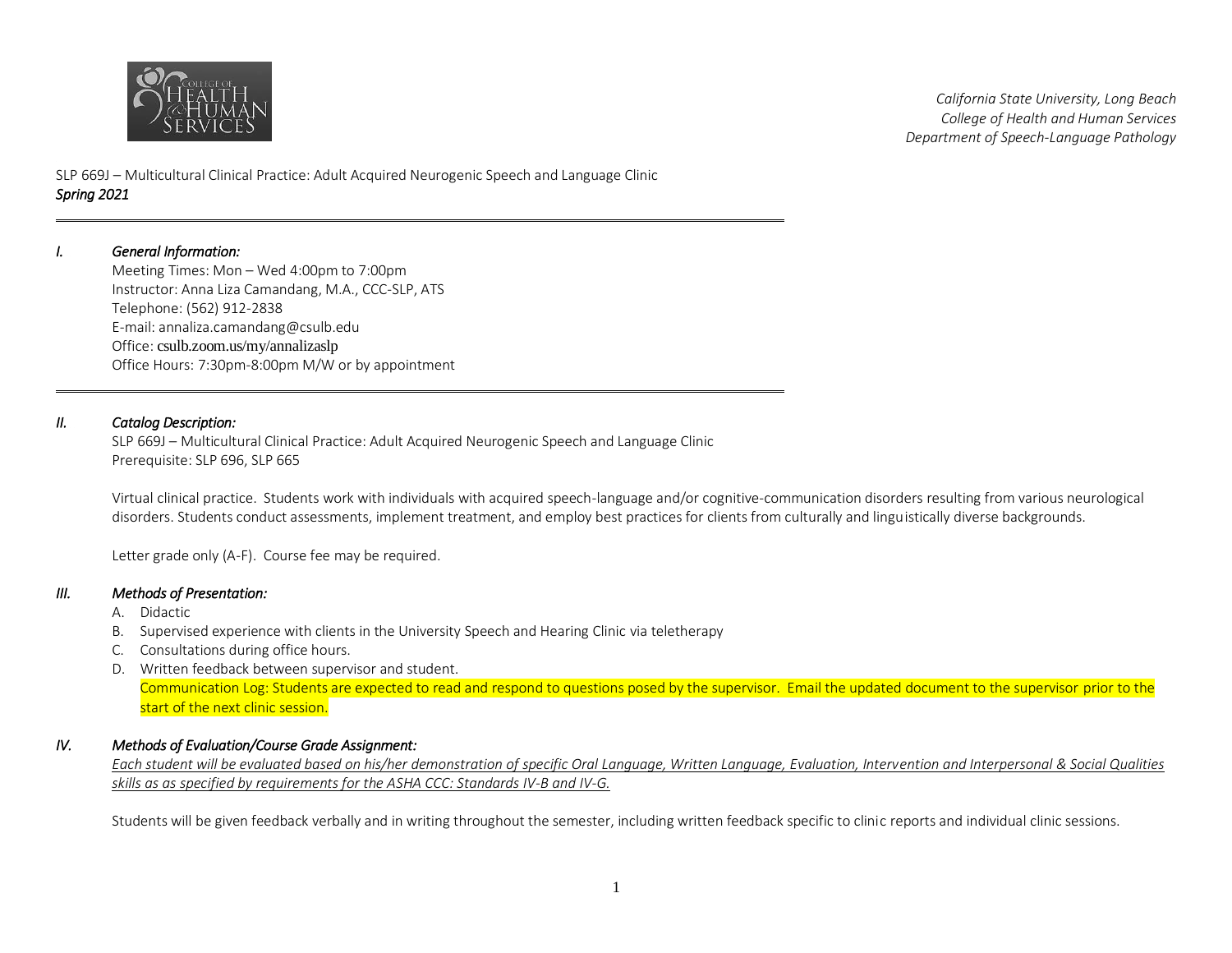In addition, each student's performance will be evaluated in more detail during a Mid-Term and Final Clinic Evaluation. The student's clinical competency level to date across each skill will be rated on a 4.0 scale. A cumulative average will be obtained. The student will also be given feedback about his/her clinical strengths and several potential areas for improvement. The ratings will be noted on CALIPSO. Please note that behaviors such as coming to clinic unprepared, failure to follow clinic or course policies/requirements or inappropriate or unprofessional conduct will significantly impact clinical skills evaluation. The following is a description of the behavioral correlates as they apply to the 4.0 rating scale utilized during assessment. The ratings will be given based on four factors: accuracy, consistency, independence, and level of supervisory guidance.

#### **Independent**:  $4.0 - 3.7$  points

Skill demonstration meets standards and student is independent in performance of a desired skill. Student demonstrates clear and consistent knowledge and demonstration of a desired skill. Minimal-to-no assistance from the instructor is required. Interactions with the instructor relative to this skill are collaborative only, without direct instructor assistance/guidance required.

#### Adequate with Support:  $3.6 - 3.0$  points

Skill demonstration approaches standard and is adequate with instructor support. Student evidences knowledge of and *consistent* demonstration of a desired skills, but independence without instructor assistance/guidance is not evident. Intermittent assistance/guidance from the instructor is required.

#### **Emerging:**  $2.9 - 2.0$  points

Skill development is emerging. Student evidences *some* knowledge of and *intermittent* ability to demonstrate a desired skill; however, consistent demonstration and clear knowledge is not evident. Additional instruction/guidance from the instructor is required. 1:1 demonstration from the instructor is not required.

#### Minimal  $1.9 - 1.5$  points

Skill development is minimal. Student attempts stated requirement(s), but student demonstrates minimal knowledge of –or- ability to demonstrate a desired skill. Student requires consistent instructor assistance/guidance AND 1:1 demonstration from the instructor in skill development; student successfully duplicates supervisor's demonstrated skills in clinical sessions.

#### Not Begun: 1.5 - 1 points

Skill development has not begun. Student attempts stated requirement(s), but student demonstrates significant gaps in knowledge of –or- significant difficulty demonstrating a desired skill. Student requires consistent instructor assistance/guidance AND 1:1 demonstration from the instructor in skill development; student does not duplicate supervisor's demonstrated skills in clinical sessions.

#### Each student's final course grade will be based on the following 7 areas, with a total of 100% points possible:

| <b>Targeted Skill</b>      | Assignment               | Weight |
|----------------------------|--------------------------|--------|
|                            | Assessment Reports (20%) | 40%    |
|                            | Therapy Plans (5%)       |        |
| <b>Writing Skills</b>      | Progress Reports (10%)   |        |
|                            | <b>SOAPRS (5%)</b>       |        |
| <b>Evaluation Skills</b>   | CALIPSO sub score        | 10%    |
| <b>Intervention Skills</b> | CALIPSO sub score        | 25%    |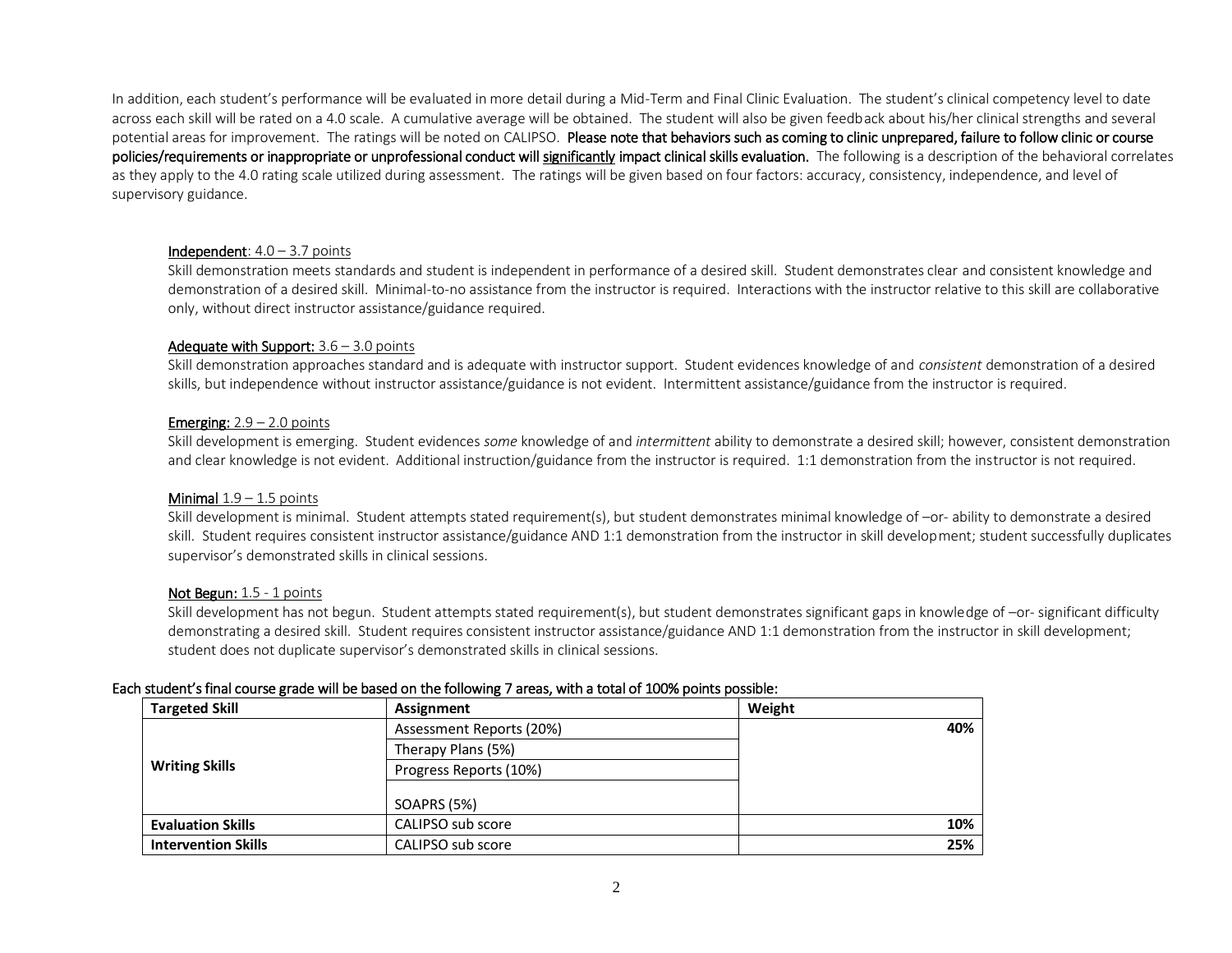|                                                               | CALIPSO sub score                           | 10%   |
|---------------------------------------------------------------|---------------------------------------------|-------|
| Professional Practice, Interaction,<br>and Personal Qualities |                                             |       |
|                                                               | Password protecting documents               | 2.5%  |
| <b>Clinical Regulations</b>                                   | <b>HIPAA (2.5%)</b>                         |       |
| <b>Clinic Assignments</b>                                     | Client Presentation (10%)                   | 17.5% |
|                                                               | Participation in didactic/office hours (5%) |       |
|                                                               | Assessment Report 2 (2%)                    |       |
|                                                               | Progress Report 2 revisions (0.5%)          |       |

Careful detail should be paid to both the form and content of all written material as these account for a large portion of your final grade. Examples of report format will be provided and discussed in class. Please take careful notes during these discussions and ask questions when you are unclear about written report format or content. Grades for written assignments (Assessment reports, therapy plans, progress reports) will be given based on the first report submitted. Grades may adjusted depending on the quality of the second report. Grades for SOAPRs will be given at the end of the semester. The grade will be assigned based on the student's responsiveness to comments and/or edits and the quality of clinical writing demonstrated throughout the entire semester. Refer to the rubrics for further detail.

Grades are assigned based on a straight point scale, given the following percentages:

 $A = 100 - 90%$  $B = 89.9 - 80%$  $C = 79.9 - 70%$  $D = 69.9 - 60%$  $F =$  below 59.9%

## *V. Expected Outcomes:*

This course is designed to provide instruction and supervised clinical experience in the evaluation and rehabilitation of adults with speech, cognitive, or linguistic disorders. Clinical experience/instruction will encompass clinical assessment, therapy planning, goal setting, implementation of intervention goals (including an emphasis on behavior modification), report writing, record keeping, maintenance of clinical records and client and family education.

# ASHA/CAA Student Learning Outcome Assessment Matrix

This course addresses the following ASHA/CAA competencies, measured using the assessments indicated below.

| 3.1.1 B - Professional Practice Competencies                                         |                                                                                          | <b>Assessments</b> |                       |          |                 |            |
|--------------------------------------------------------------------------------------|------------------------------------------------------------------------------------------|--------------------|-----------------------|----------|-----------------|------------|
|                                                                                      |                                                                                          | Assessment         | <b>Treatment Plan</b> | Progress | SOAPRs/         | Didactic & |
| Accountability: The student will                                                     |                                                                                          | Report             |                       | Report   | <b>Sessions</b> | Log        |
| Practice in a manner that is consistent with the professional code of ethics and the |                                                                                          |                    |                       |          |                 |            |
| scope of practice documents for the profession of speech-language pathology.         |                                                                                          |                    |                       |          |                 |            |
|                                                                                      | Adhere to federal, state, and institutional regulations and policies that are related to |                    |                       |          |                 |            |
| B.                                                                                   | services provided by speech-language pathologists.                                       |                    |                       |          |                 |            |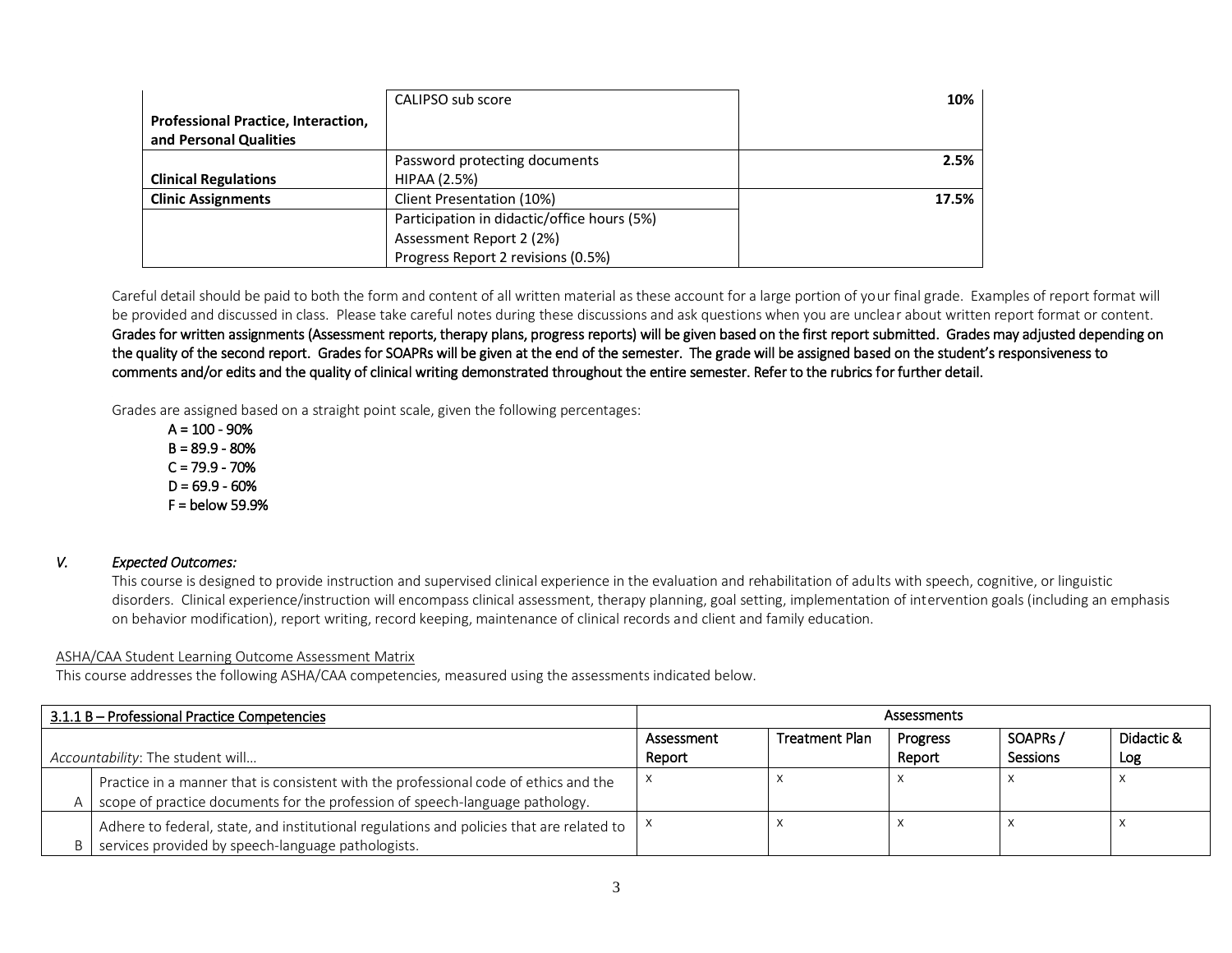| E                                                                                                                                                                                   | Evaluate the effects of his or her actions and makes changes accordingly.                                                                                                                                                                                                                           |                      |                       | $\mathsf{X}$       | $\mathsf{x}$               | $\mathsf{X}$      |
|-------------------------------------------------------------------------------------------------------------------------------------------------------------------------------------|-----------------------------------------------------------------------------------------------------------------------------------------------------------------------------------------------------------------------------------------------------------------------------------------------------|----------------------|-----------------------|--------------------|----------------------------|-------------------|
| Describe how to work on interprofessional teams to maintain a climate of mutual<br>respect and shared values.<br>G                                                                  |                                                                                                                                                                                                                                                                                                     |                      |                       |                    | X                          | $\times$          |
|                                                                                                                                                                                     | Integrity: The student will                                                                                                                                                                                                                                                                         | Assessment<br>Report | <b>Treatment Plan</b> | Progress<br>Report | SOAPRs/<br>Sessions        | Didactic &<br>Log |
| Use the highest level of clinical integrity with each individual served, family<br>members, caregivers, other service providers, students, other consumers, and<br>payers; and<br>Α |                                                                                                                                                                                                                                                                                                     | $\mathsf{x}$         | $\times$              | X                  | X                          | $\mathsf{X}$      |
| B                                                                                                                                                                                   | Use best professional practices related to maintenance of confidentiality for all<br>individuals in accordance with HIPAA and FERPA requirements.                                                                                                                                                   | $\times$             | Χ                     | X                  | X                          | $\mathsf{X}$      |
|                                                                                                                                                                                     | Effective Communication Skills: The student will                                                                                                                                                                                                                                                    | Assessment<br>Report | <b>Treatment Plan</b> | Progress<br>Report | SOAPRs/<br><b>Sessions</b> | Didactic &<br>Log |
| A                                                                                                                                                                                   | Use all forms of expressive communication—including written, spoken, and<br>nonverbal communication-with individuals served, family members, caregivers,<br>and any others involved in the interaction to ensure the highest quality of care that<br>is delivered in a culturally competent manner. | $\mathsf{X}$         | X                     | X                  | X                          |                   |
| B                                                                                                                                                                                   | Communicate-with patients, families, communities, and interprofessional team<br>colleagues and other professionals caring for individuals in a responsive and<br>responsible manner that supports a team approach to maximize care outcomes.                                                        |                      |                       |                    | X                          | $\mathsf{X}$      |
|                                                                                                                                                                                     | Clinical Reasoning: The student will                                                                                                                                                                                                                                                                | Assessment<br>Report | <b>Treatment Plan</b> | Progress<br>Report | SOAPRs/<br>Sessions        | Didactic &<br>Log |
| A                                                                                                                                                                                   | Use valid scientific and clinical evidence in decision-making regarding assessment<br>and intervention.                                                                                                                                                                                             | $\mathsf{X}$         | X                     |                    | X                          | $\mathsf{X}$      |
| B                                                                                                                                                                                   | Apply current knowledge, theory, and sound professional judgment in approaches<br>to intervention and management of individuals served.                                                                                                                                                             |                      | $\times$              |                    | X                          | $\mathsf{X}$      |
| $\mathsf{C}$                                                                                                                                                                        | Use clinical judgment and self-reflection to enhance clinical reasoning.                                                                                                                                                                                                                            |                      |                       |                    | X                          | $\mathsf X$       |
|                                                                                                                                                                                     | Evidence-Based Practice: The student will                                                                                                                                                                                                                                                           | Assessment<br>Report | <b>Treatment Plan</b> | Progress<br>Report | SOAPRs/<br>Sessions        | Didactic &<br>Log |
| Α                                                                                                                                                                                   | Access sources of information to support clinical decisions regarding assessment<br>and intervention/management,                                                                                                                                                                                    |                      |                       |                    | X                          | $\mathsf{X}$      |
| B                                                                                                                                                                                   | Critically evaluate information sources and applies that information to appropriate<br>population                                                                                                                                                                                                   |                      | X                     |                    | $\times$                   | $\times$          |
| $\mathsf{C}$                                                                                                                                                                        | Integrate evidence in provision of speech-language pathology services.                                                                                                                                                                                                                              |                      | X                     |                    | $\mathsf{X}$               | $\mathsf{X}$      |
|                                                                                                                                                                                     | Concern for Individuals Served: The student will                                                                                                                                                                                                                                                    | Assessment<br>Report | <b>Treatment Plan</b> | Progress<br>Report | SOAPRs/<br>Sessions        | Didactic &<br>Log |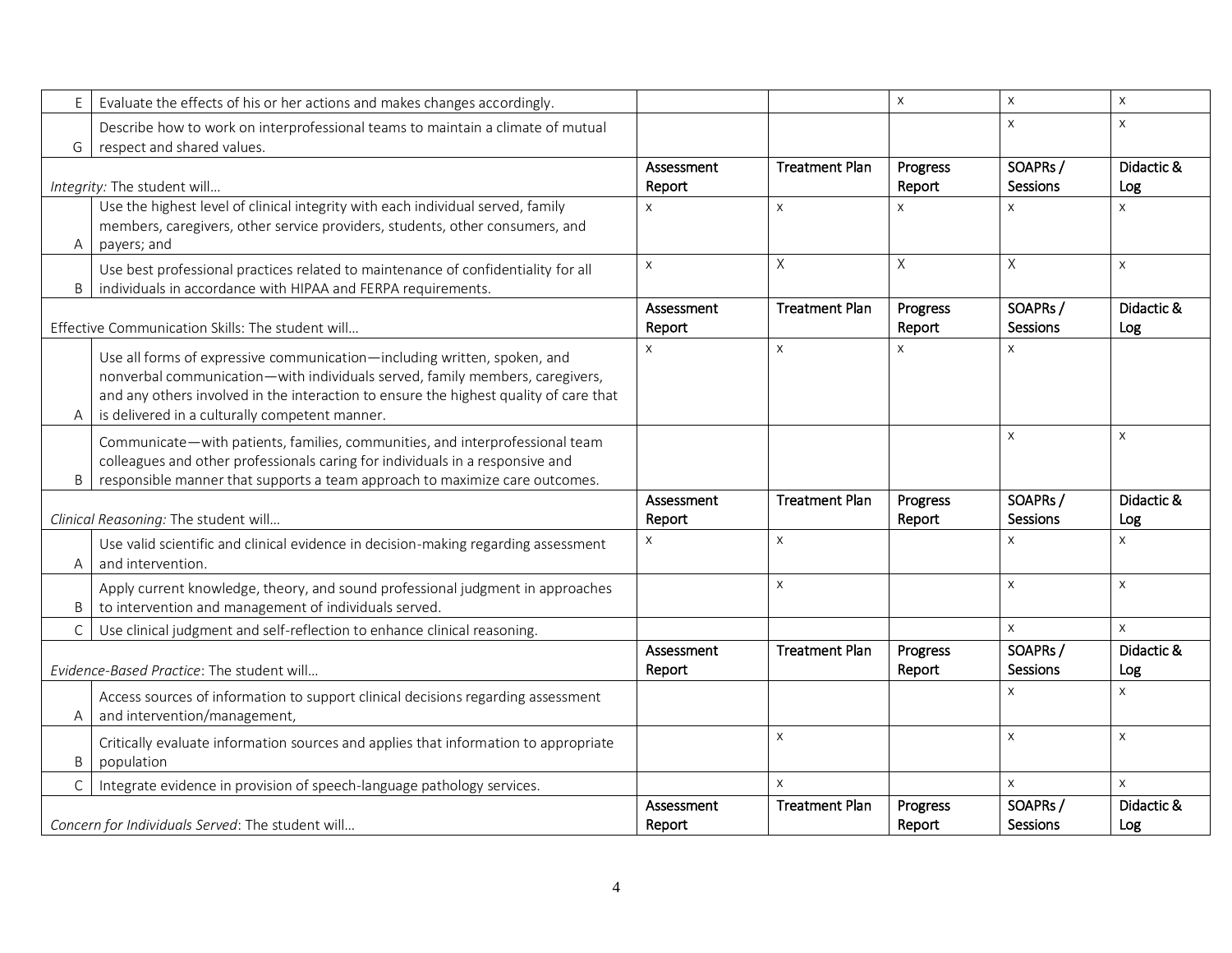|                                                                                                                                                                                                                                                                  | Show evidence of care, compassion, and appropriate empathy during interactions                                                                                                                                                                                                      |                      |                       |                    | $\mathsf{x}$        |                   |
|------------------------------------------------------------------------------------------------------------------------------------------------------------------------------------------------------------------------------------------------------------------|-------------------------------------------------------------------------------------------------------------------------------------------------------------------------------------------------------------------------------------------------------------------------------------|----------------------|-----------------------|--------------------|---------------------|-------------------|
|                                                                                                                                                                                                                                                                  | with each individual served, family members, caregivers, and any others involved in                                                                                                                                                                                                 |                      |                       |                    |                     |                   |
| Α                                                                                                                                                                                                                                                                | care; and                                                                                                                                                                                                                                                                           |                      |                       |                    |                     |                   |
| $\sf B$                                                                                                                                                                                                                                                          | Encourage active involvement of the individual served in his or her own care.                                                                                                                                                                                                       |                      | $\times$              | $\mathsf{x}$       | $\mathsf{X}$        |                   |
|                                                                                                                                                                                                                                                                  |                                                                                                                                                                                                                                                                                     |                      | <b>Treatment Plan</b> | Progress           | SOAPRs/             | Didactic &        |
|                                                                                                                                                                                                                                                                  | Cultural Competence: The student will                                                                                                                                                                                                                                               | Report               |                       | Report             | Sessions            | Log               |
| Evaluate the impact of his or her own set of cultural and linguistic variables on<br>delivery of effective care. These include, but are not limited to, variables such as<br>age, ethnicity, linguistic background, national origin, race, religion, gender, and |                                                                                                                                                                                                                                                                                     |                      |                       |                    |                     | $\pmb{\times}$    |
| A                                                                                                                                                                                                                                                                | sexual orientation.                                                                                                                                                                                                                                                                 |                      |                       |                    |                     |                   |
| B                                                                                                                                                                                                                                                                | Identify the impact of the cultural and linguistic variables of the individuals served<br>on delivery of care. These include but are not limited to variables such as age,<br>ethnicity, linguistic background, national origin, race, religion, gender, and sexual<br>orientation. | $\mathsf{X}$         | $\times$              |                    |                     | $\mathsf{X}$      |
| $\mathsf{C}$                                                                                                                                                                                                                                                     | Analyze the interaction of cultural and linguistic variables between the caregivers<br>and the individuals served in order to maximize service delivery.                                                                                                                            | $\pmb{\times}$       |                       |                    | $\times$            | X                 |
|                                                                                                                                                                                                                                                                  | Identify the characteristics of the individuals served (e.g., age, demographics,<br>cultural and linguistic diversity, educational history and status, medical history and<br>status, cognitive status, and physical and sensory abilities) and how these                           | X                    |                       |                    | $\times$            | $\mathsf{X}$      |
| D                                                                                                                                                                                                                                                                | characteristics relate to clinical services.                                                                                                                                                                                                                                        |                      |                       |                    |                     |                   |
|                                                                                                                                                                                                                                                                  |                                                                                                                                                                                                                                                                                     | Assessment           | <b>Treatment Plan</b> | Progress           | SOAPRs/             | Didactic &        |
|                                                                                                                                                                                                                                                                  | Professional Duty: The student will                                                                                                                                                                                                                                                 | Report               |                       | Report             | Sessions            | Log               |
| Α                                                                                                                                                                                                                                                                | Engage in self-assessment to improve his or her effectiveness in the delivery of<br>services.                                                                                                                                                                                       |                      |                       |                    | X                   | $\mathsf{X}$      |
| $\mathsf{C}$                                                                                                                                                                                                                                                     | Discuss the role of clinical teaching and clinical modeling as well as supervision of<br>students and other support personnel.                                                                                                                                                      |                      |                       |                    | $\times$            | $\mathsf X$       |
| D                                                                                                                                                                                                                                                                | Summarize the roles and importance of interdisciplinary/ interprofessional<br>assessment and intervention and be able to interact and coordinate care effectively<br>with other disciplines and community resources.                                                                |                      |                       |                    | $\mathsf{x}$        | $\pmb{\times}$    |
| E                                                                                                                                                                                                                                                                | Restate and practice the principles of universal precautions to prevent the spread of<br>infectious and contagious diseases.                                                                                                                                                        |                      |                       |                    | $\mathsf X$         | $\mathsf X$       |
| F                                                                                                                                                                                                                                                                | Identify and use the knowledge of one's own role and those of other professions to<br>appropriately assess and address the needs of the individuals and populations<br>served.                                                                                                      | $\mathsf X$          | X                     |                    | $\pmb{\times}$      | $\mathsf X$       |
|                                                                                                                                                                                                                                                                  | Collaborative Practice: The student will                                                                                                                                                                                                                                            | Assessment<br>Report | <b>Treatment Plan</b> | Progress<br>Report | SOAPRs/<br>Sessions | Didactic &<br>Log |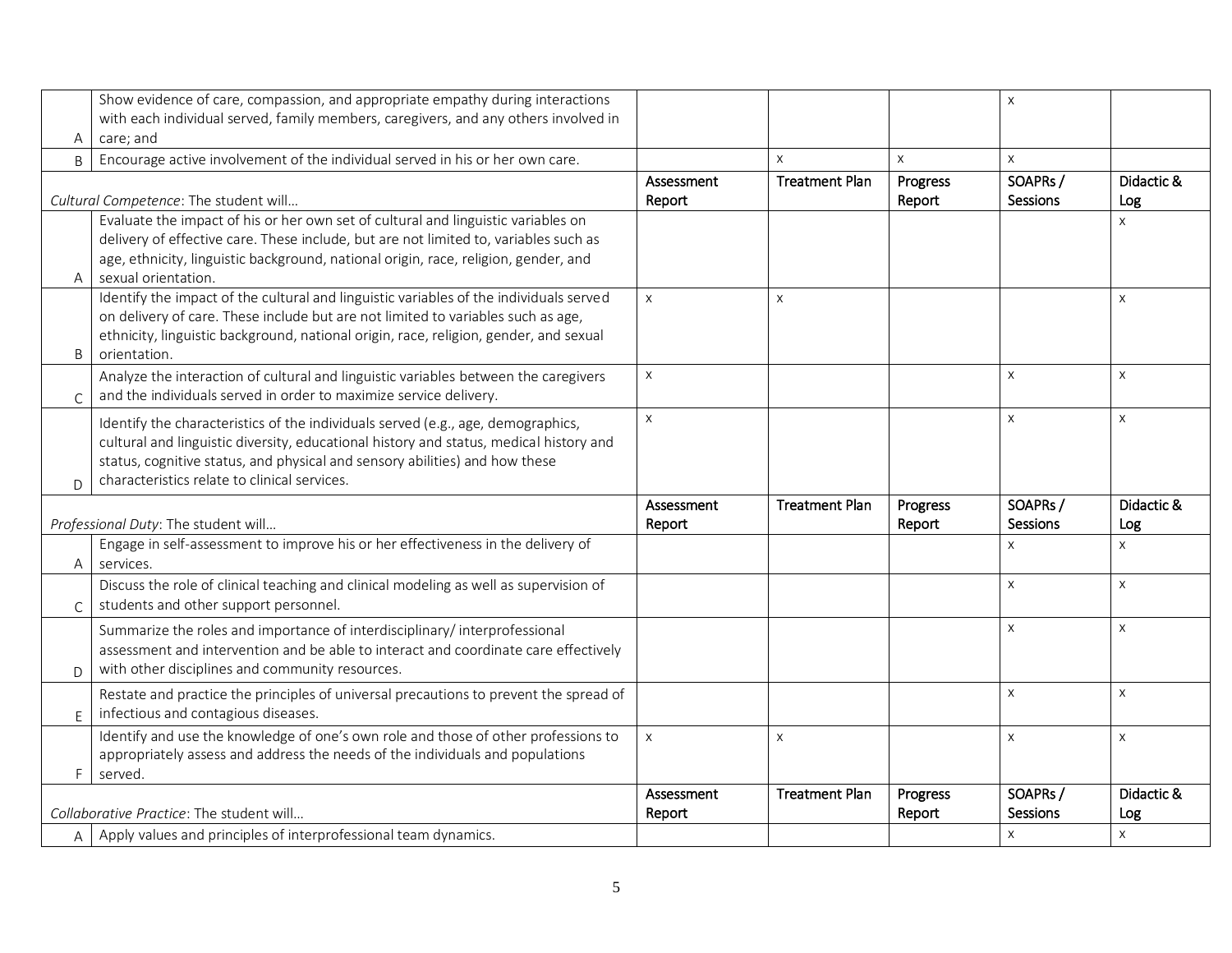| B                                                                                                                    | perform effectively in different interprofessional team roles to plan and deliver care<br>centered on the individual served that is safe, timely, efficient, effective, and<br>equitable. |                      |                       |                    |                            | x                 |
|----------------------------------------------------------------------------------------------------------------------|-------------------------------------------------------------------------------------------------------------------------------------------------------------------------------------------|----------------------|-----------------------|--------------------|----------------------------|-------------------|
| <b>Differences</b>                                                                                                   | 3.1.3 B Identification and Prevention of Speech, Language, and Swallowing Disorders and                                                                                                   | Assessment<br>Report | <b>Treatment Plan</b> | Progress<br>Report | SOAPRs/<br><b>Sessions</b> | Didactic &<br>Log |
|                                                                                                                      | Design, implement, and self-evaluate identification and prevention of<br>communication and swallowing differences with individuals across the lifespan.                                   | X                    |                       | x                  |                            | X                 |
| 3.1.4 B Evaluation of Speech, Language, and Swallowing Disorders and Differences                                     |                                                                                                                                                                                           | Assessment<br>Report | <b>Treatment Plan</b> | Progress<br>Report | SOAPRs/<br><b>Sessions</b> | Didactic &<br>Log |
|                                                                                                                      | Design, implement, and self-evaluate <b>assessment</b> for communication and swallowing<br>differences with individuals across the lifespan                                               | X                    |                       | x                  |                            | X                 |
| 3.1.5 B Intervention to Minimize the Effects of Changes in the Speech, Language, and<br><b>Swallowing Mechanisms</b> |                                                                                                                                                                                           | Assessment<br>Report | <b>Treatment Plan</b> | Progress<br>Report | SOAPRs/<br><b>Sessions</b> | Didactic &<br>Log |
|                                                                                                                      | Design, implement, and self-evaluate intervention for communication and<br>swallowing differences with individuals across the lifespan                                                    |                      | X                     |                    | X                          | X                 |
| 3.1.6 B General Knowledge and Skills Applicable to Professional Practice                                             |                                                                                                                                                                                           | Assessment<br>Report | <b>Treatment Plan</b> | Progress<br>Report | SOAPRs/<br><b>Sessions</b> | Didactic &<br>Log |
|                                                                                                                      | Demonstrate <b>ethical conduct</b> in the provision of clinical services for communication<br>and swallowing differences with individuals across the lifespan                             |                      |                       |                    |                            |                   |
|                                                                                                                      | Demonstrate professionalism and professional behavior in the provision of clinical<br>services for communication and swallowing differences, including counseling and<br>collaboration    |                      |                       |                    | X                          | X                 |

## *VI. Course Policies/Requirements:*

# Clinic Regulations

Students are responsible for reading the Clinic Handbook and adhering to all University and Departmental Clinic Instructions/Protocols. This includes but is not limited to obtaining a signed video or research release, generating and maintaining client files throughout the course of the semester and maintaining client confidentiality.

## Clinic Files

The client's clinic folder is to be kept up to date at all times. It is the student's responsibility to ensure that all documentation relative to that semester's clinical activities be recorded and immediately filed in the client's clinic folder (located in the File Room/electronically). If the client does not have an active clinic folder, please request of the Clinic Secretary that one be made for the client as soon as possible. Graded reports (once signed by the instructor) are to be immediately filed in the client's clinic folder and stored in the File Room.

## Clinical Materials

Students are responsible for coming to each clinical appointment prepared to perform all required diagnostic and/or therapeutic procedures. Materials are available in the Equipment Room and it is recommended that you review the tools available prior treatment planning. In many cases the items located within the Equipment Room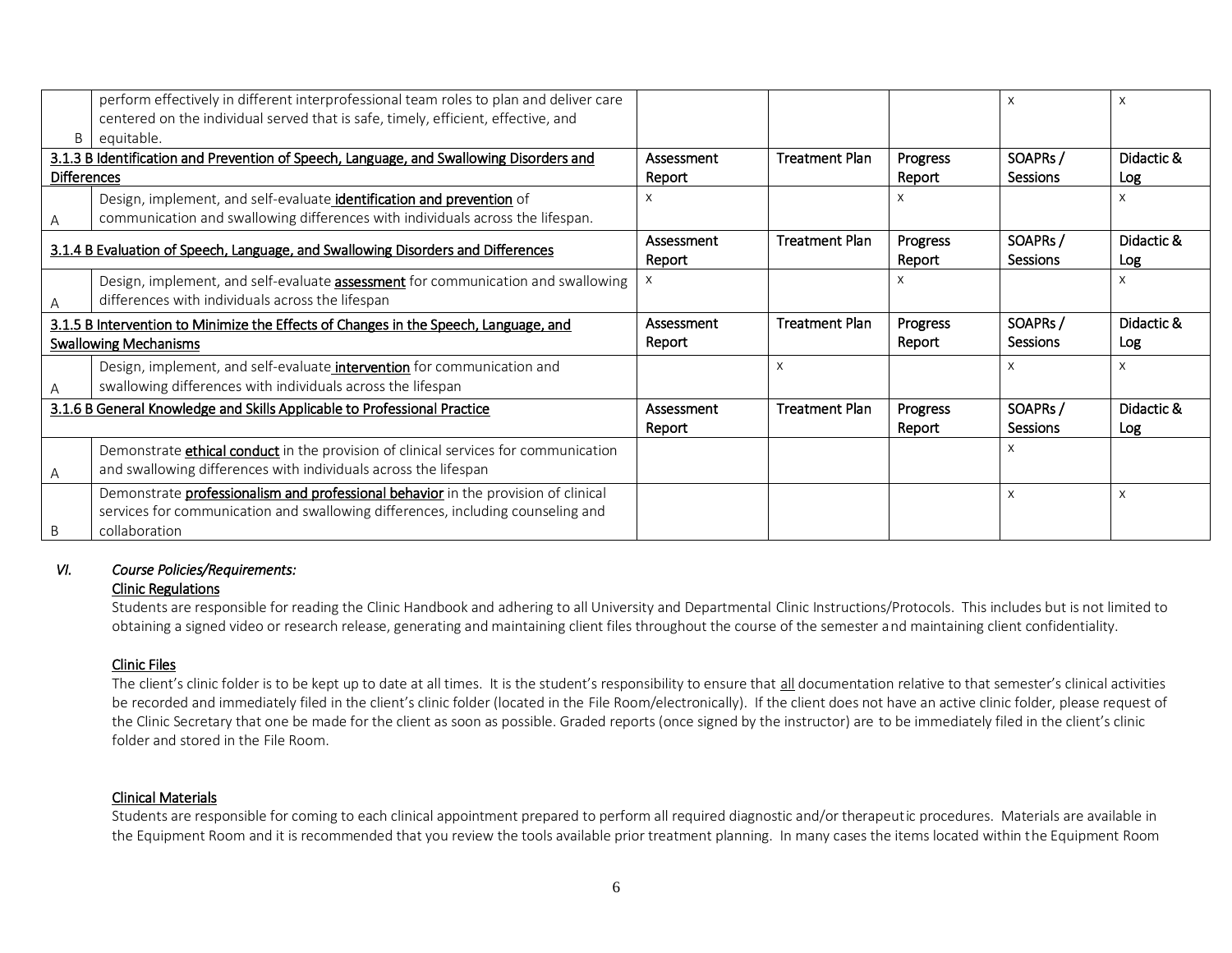can be adequately modified to meet your client's individual needs. However, it may be necessary for students to design -or- individually create treatment or assessment materials throughout the semester. Remember though that elaborate and/or expensive toys or tools are not required -or- expected. Often times, simple solutions and tools will suffice and can be utilized again with other clients.

## Appropriate Attire/Professional Conduct

Students are expected to dress in professional attire and conduct themselves in a professional manner during all clinical appointments. Standards for appropriate attire and professional conduct will be discussed during initial didactic sessions.

## Absences

All scheduled absences must be approved by the instructor. You are responsible for notifying your client and making appropriate arrangements in the case of a serious illness. Make-up sessions must be completed within clinic hours and pre-arranged with the instructor to ensure that adequate supervision is available. *It is our responsibility to our clients to make every effort to have excellent attendance and to not be unduly absent from clinic sessions. As such, each clinician will be allowed only one non-University "excused" absence per semester. Absences in excess of one non-University excused absence per semester will negatively impact your course grade, 5% per additional absence.* In the event of a client absence, students will be expected to be present at the clinic to do one of the following: be available to assist with another clinician's therapy session if necessary, plan/prepare for the next session, observe other clients (please discuss options with the instructor).

For a list of excused absences, refer to Section VIII – University Policies.

# **Confidentiality**

Students are responsible for maintaining client confidentiality at all times. This includes ensuring that all clinic records and any material with personal information on it remain within the clinic setting. Students are further expected to maintain confidentiality in conversations outside of the clinical setting.

## Late Assignments/Paperwork

Reports and supporting materials are due on the dates discussed in didactic (unless otherwise specified by the instructor). If clinicians require more time for an assessment report given the status of your clients, students are expected to obtain approval from the instructor if more time is needed. Any report turned in after the established due date, without approval from the instructor, will be graded down 10% of its original score (no exceptions).

# Coming to Clinic Unprepared

It is the student's responsibility to come to clinic prepared for both didactic discussion and clinical sessions. If the student is not prepared for either of these forums, this will be reflected in mid-term and final evaluation scores. If reading is assigned for an office hour appointment or a didactic session, it is expected that students will come to the meeting having read the material with questions/comments in mind for discussion.

## *VII. Justification:*

This course is required for a Master of Arts Degree in Communicative Disorders-Speech Language Pathology and the ASHA Certificate of Clinical Competence. This course requires demonstration and evaluation of ASHA CCC, *Standards IV-B and IV-G*.

## VIII. University Policies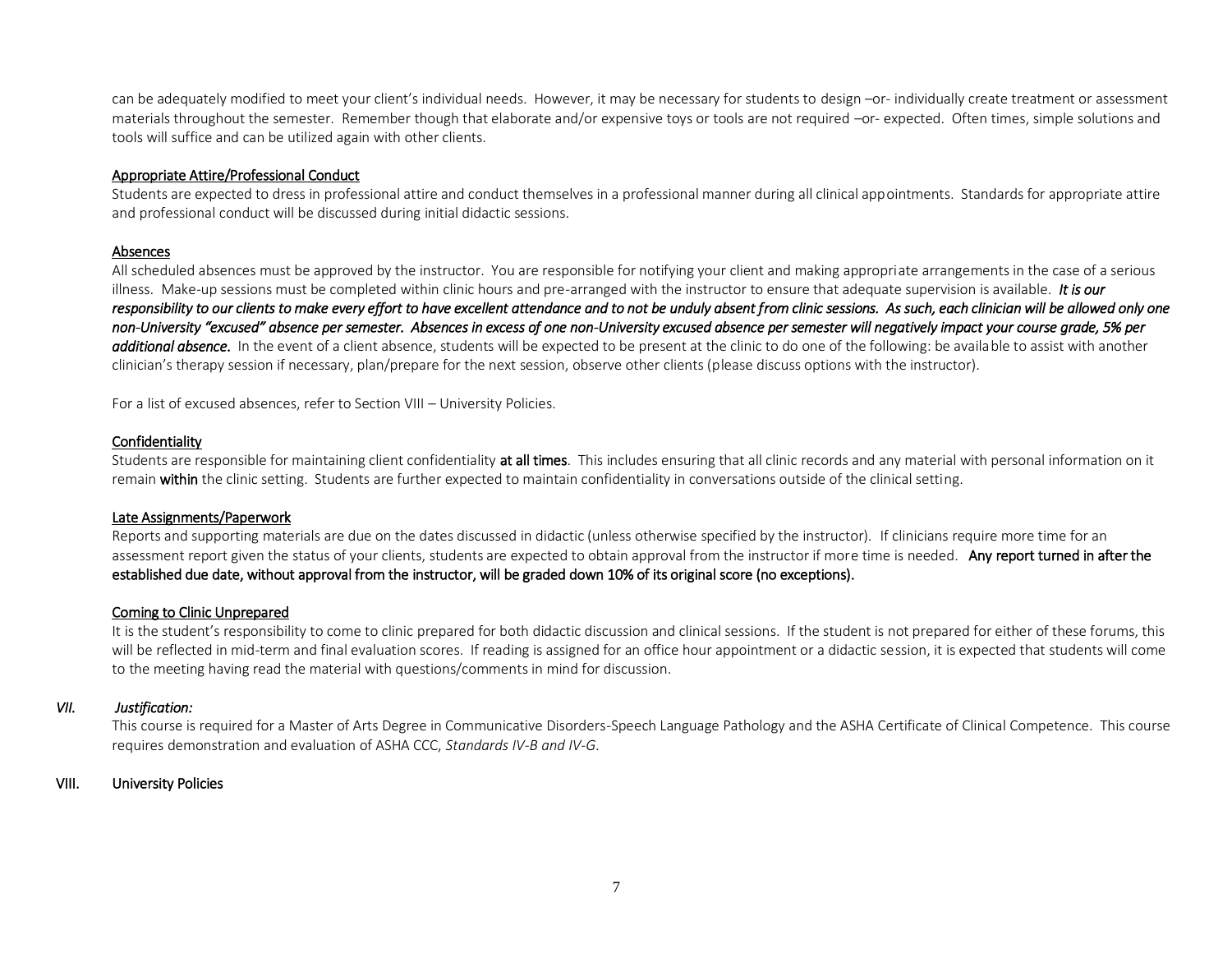## Statement of Non-discrimination

California State University, Long Beach is committed to maintaining an inclusive learning community that values diversity and fosters mutual respect. All students have the right to participate fully in university programs and activities free from discrimination, harassment, sexual violence, and retaliation. Students who believe they have been subjected to discrimination, harassment, sexual violence, or retaliation on the basis of a protected status such as age, disability, gender, gender identity/expression, sexual orientation, race, color, ethnicity, religion, national origin, veteran/veteran status or any other status protected by law, should contact the Office of Equity & Diversity at (562) 985-8256, University Student Union (USU) Suite 301, [http://www.csulb.edu/depts/oed/.](http://www.csulb.edu/depts/oed/)

## Statement of Accessibility

All instructors shall be familiar with best practices in making their syllabus and course documents accessible to all students and upon request provide the format need for the student. Instructors can access best practices at the following link.

[http://www.csulb.edu/divisions/aa/academic\\_technology/itss/course\\_materials/accessibility/](http://www.csulb.edu/divisions/aa/academic_technology/itss/course_materials/accessibility/)

## *Accommodation*

It is the student's responsibility to notify the instructor in advance of the need for accommodation of a university verified disability (PS 11-07, Course Syllabi and Standard Course Outlines).

Students needing special consideration for class format and schedule due to religious observance or military obligations must notify the instructor in advance of those needs. Students who require additional time or other accommodation for assignments must secure verification/assistance from the CSULB Bob Murphy Access Center (BMAC) office located at SSC, room 110. The telephone number is (562)985-5401.

Accommodation is a process in which the student, BMAC, and instructor each play an important role. Students contact BMAC so that their eligibility and need for accommodation can be determined. BMAC identifies how much time is required for each exam. The student is responsible for discussing his/her need with the instructor and for making appropriate arrangements. Students who are eligible to receive accommodation should present an Accommodation Cover Letter and a BMAC Student/Teacher Testing Agreement Form to the instructor as early in the semester as possible, but no later than a week before the first test. (It takes one week to schedule taking an exam at the BMAC office.) The instructor welcomes the opportunity to implement the accommodations determined by BMAC. Please ask the instructor if you have any questions.

#### Cheating and Plagiarism (CSULB Catalog, AY 2015-2016, pp. 49-51) *Definition of Plagiarism*

Plagiarism is defined as the act of using the ideas or work of another person or persons as if they were one's own, without giving credit to the source. Such an act is not plagiarism if it is ascertained that the ideas were arrived at through independent reasoning or logic or where the thought or idea is common knowledge. Acknowledge of an original author or source must be made through appropriate references, i.e., quotation marks, footnotes, or commentary. Examples of plagiarism include, but are not limited to, the following: the submission of a work, either in part or in whole, completed by another; failure to give credit for ideas, statements, facts or conclusions which rightfully belong to another; in written work, failure to use quotation marks when quoting directly from another, whether it be a paragraph, a sentence, or even a part thereof; or close and lengthy paraphrasing of another's writing or programming. A student who is in doubt about the extent of acceptable paraphrasing should consult the instructor. Students are cautioned that, in conducting their research, they should prepare their notes by (a) either quoting material exactly (using quotation marks) at the time they take notes from a source; or (b) departing completely from the language used in the source, putting the material into their own words. In this way, when the material is used in the paper or project, the student can avoid plagiarism resulting from verbatim use of notes. Both quoted and paraphrased materials must be given proper citations.

# *Definition of Cheating*

Cheating is defined as the act of obtaining or attempting to obtain or aiding another to obtain academic credit for work by the use of any dishonest, deceptive or fraudulent means. Examples of cheating during an examination would include, but not be limited to the following: copying, either in part or in whole, from another test or examination; discussion of answers or ideas relating to the answers on an examination or test unless such discussion is specifically authorized by the instructor; giving or receiving copies of an exam without the permission of the instructor; using or displaying notes; "cheat sheets," or other information or devices inappropriate to the prescribed test conditions, as when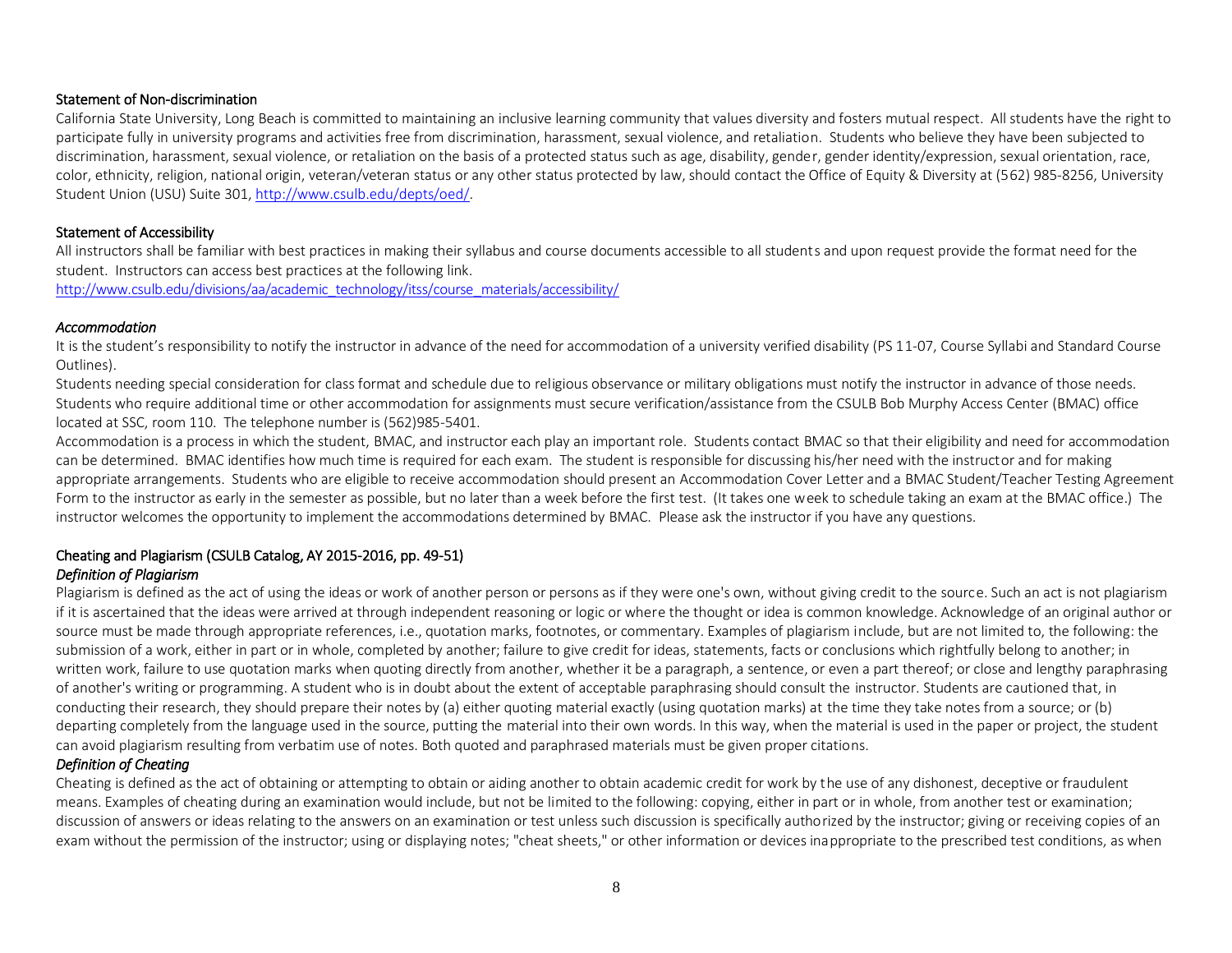the test of competence includes a test of unassisted recall of information, skill, or procedure; allowing someone other than the officially enrolled student to represent the same. Also included are plagiarism as defined and altering or interfering with the grading procedures. It is often appropriate for students to study together or to work in teams on projects. However, such students should be careful to avoid use of unauthorized assistance, and to avoid any implication of cheating, by such means as sitting apart from one another in examinations, presenting the work in a manner which clearly indicates the effort of each individual, or such other method as is appropriate to the particular course.

## *Academic Action*

"One or more of the following academic actions are available to the faculty member who finds a student has been cheating or plagiarizing. These options may be taken by the faculty member to the extent that the faulty member considers the cheating or plagiarism to manifest the student's lack of scholarship or to reflect on the student's lack of academic performance in the course. These actions may be taken without a request for or before the receipt of a Report from the Academic Integrity Committee.

A. Review – no action.

- B. An oral reprimand with emphasis on counseling toward prevention of further occurrences;
- C. A requirement that the work be repeated;
- D. Assignment of a score of zero (0) for the specific demonstration of competence, resulting in the proportional reduction of final course grade;
- E. Assignment of a failing final grade;
- F. Referral to the Office of Judicial Affairs for possible probation, suspension, or expulsion."

## Attendance Policy:

Students may have a valid reason to miss a class. When any of the following reasons directly conflict with class meeting times, students are responsible for informing faculty members, of the reason for the absence and for arranging to make up missed assignments, tests, quizzes, and class work insofar as this is possible. Excused absences include, but are not limited to:

- A. Illness or injury to the student, or medical condition, including those related to pregnancy
- B. Death, injury, or serious illness of an immediate family member. An immediate family member is defined as a close relative, or a person residing in the immediate household of the student
- C. Religious reasons (California Education Code section 89320)
- D. Jury duty, military service, or government obligation
- E. University sanctioned or approved activities (examples include but are not limited to: artistic performances, participation in scholarly conferences and presentations, intercollegiate athletic activities, student government, required class field trips, etc.)

Faculty members are not obligated to consider other absences as excused.

The earliest possible notification is preferred for all excused absences. Advance notification minimally one week in advance is required and verification may be requested for the following absences: Jury duty, military service, or other government obligation; religious reasons; university-sanctioned or approved activities.

# Withdrawal Policy

Regulations governing the refund of student fees in the California State University system are prescribed by the CSU Board of Trustees; see California Code of Regulations, Title 5, Education, Section 41802.

## *Withdrawal during the first two weeks of instruction:*

Students may withdraw during this period and the course will not appear on their permanent records.

# *Withdrawal after the second week of instruction and prior to the final three weeks of the regular semester (20% of a non-standard session) of instruction:*

Withdrawals during this period are permissible only for serious and compelling reasons. The approval signatures of the instructor and department chair are required. The request and approvals shall state the reasons for the withdrawal. Students should be aware that the definition of "serious and compelling reasons" as applied by faculty and administrators may become narrower as the semester progresses. Copies of such approvals are kept on file by Enrollment Services.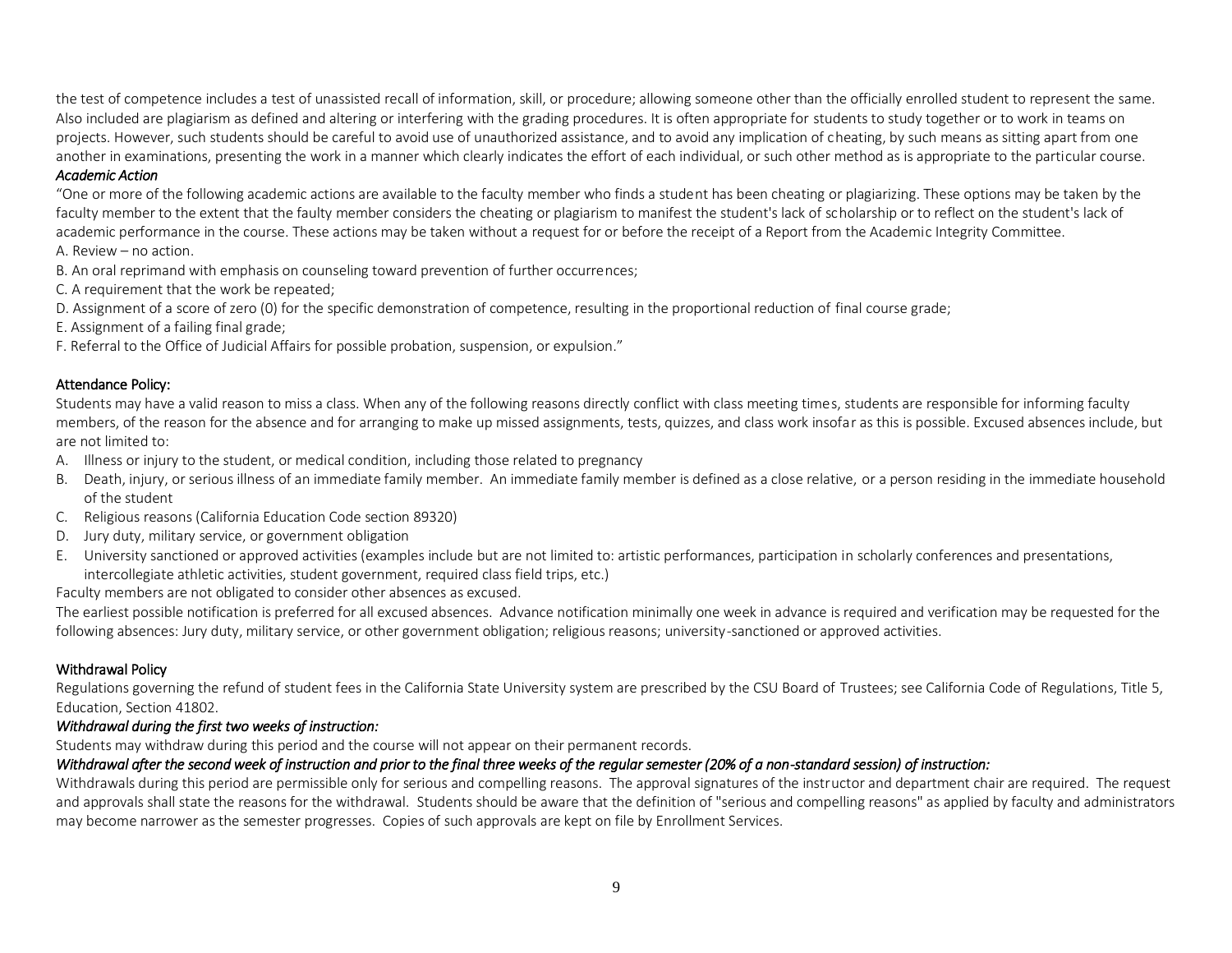# *Withdrawal during the final three weeks of instruction:*

Withdrawal during the final three weeks of instruction are not permitted except in cases such as accident or serious illness where the circumstances causing the withdrawal are clearly beyond the student's control and the assignment of an Incomplete is not practical. Ordinarily, withdrawal in this category will involve total withdrawal from the campus except that a Credit/No Credit grade or an Incomplete may be assigned for other courses in which sufficient work has been completed to permit an evaluation to be made. Request for permission to withdraw under these circumstances must be made in writing on forms available from Enrollment Services. The requests and approvals shall state the reasons for the withdrawal. These requests must be approved by the instructor of record, department chair (or designee), college dean (or designee), and the academic administrator appointed by the president to act in such matters. Copies of such approvals are kept on file by Enrollment Services.

## *Limits on Withdrawal:*

No undergraduate student may withdraw from more than a total of 18 units. This restriction extends throughout the entire undergraduate enrollment of a student at CSULB for a single graduation, including special sessions, enrollment by extension, and re-enrolling after separation from the University for any reason. The following exceptions apply:

- Withdrawals prior to the end of the second week of a semester (13%) of instruction at CSULB,
- Withdrawals in terms prior to fall 2009 at CSULB,
- Withdrawals at institutions other than CSULB, and
- Withdrawals at CSULB for exceptional circumstances such as serious illness or accident (the permanent academic record will show these as a WE to indicate the basis for withdrawal).

## *Medical Withdrawal:*

CSULB may allow a student to withdraw without academic penalty from classes if the following criteria are met:

- A completed Medical Withdrawal Form, including any required documentation, is submitted to Enrollment Services before the end of the semester, and
- The student presents evidence to demonstrate that a severe medical or debilitating psychological condition prevented the student from attending and/or doing the required work of the courses to the extent that it was impossible to complete the courses.

# Campus Behavior

## *Civility Statement*

California State University, Long Beach, takes pride in its tradition of maintaining a civil and non-violent learning, working, and social environment. Civility and mutual respect toward all members of the University community are intrinsic to the establishment of excellence in teaching and learning. They also contribute to the maintenance of a safe and productive workplace and overall healthy campus climate. The University espouses and practices zero tolerance for violence against any member of the University community (i.e., students, faculty, staff, administrators, and visitors). Violence and threats of violence not only disrupt the campus environment, they also negatively impact the University's ability to foster open dialogue and a free exchange of ideas among all campus constituencies (CSULB Catalog, AY 2015-2016, p. 855).

# Preferred Gender Pronoun

This course affirms people of all gender expressions and gender identities. If you prefer to be called a different name than what is on the class roster, please let me know. Feel free to correct me on your preferred gender pronoun. You may also change your name for BeachBoard and MyCSULB without a legal name change. To submit a request, go to MyCSULB/Personal Information/Names. If you have any questions or concerns, please do not hesitate to contact me.

# Accommodations for Religious Holidays & Military Service

Students needing special consideration for class schedules due to religious observance or military obligations must notify the instructor at least one week in advance; for those established religious observances, the instructor should be notified during the first week of instruction.

# *Classroom Expectations*

All students of the California State University system must adhere to the Student Conduct Code as stated in Section 41301 of the Title 5 of the California Code of Regulations as well as all campus rules, regulations, codes and policies. Students as emerging professionals are expected to maintain courtesy, respect for difference, and respect for the rights of others.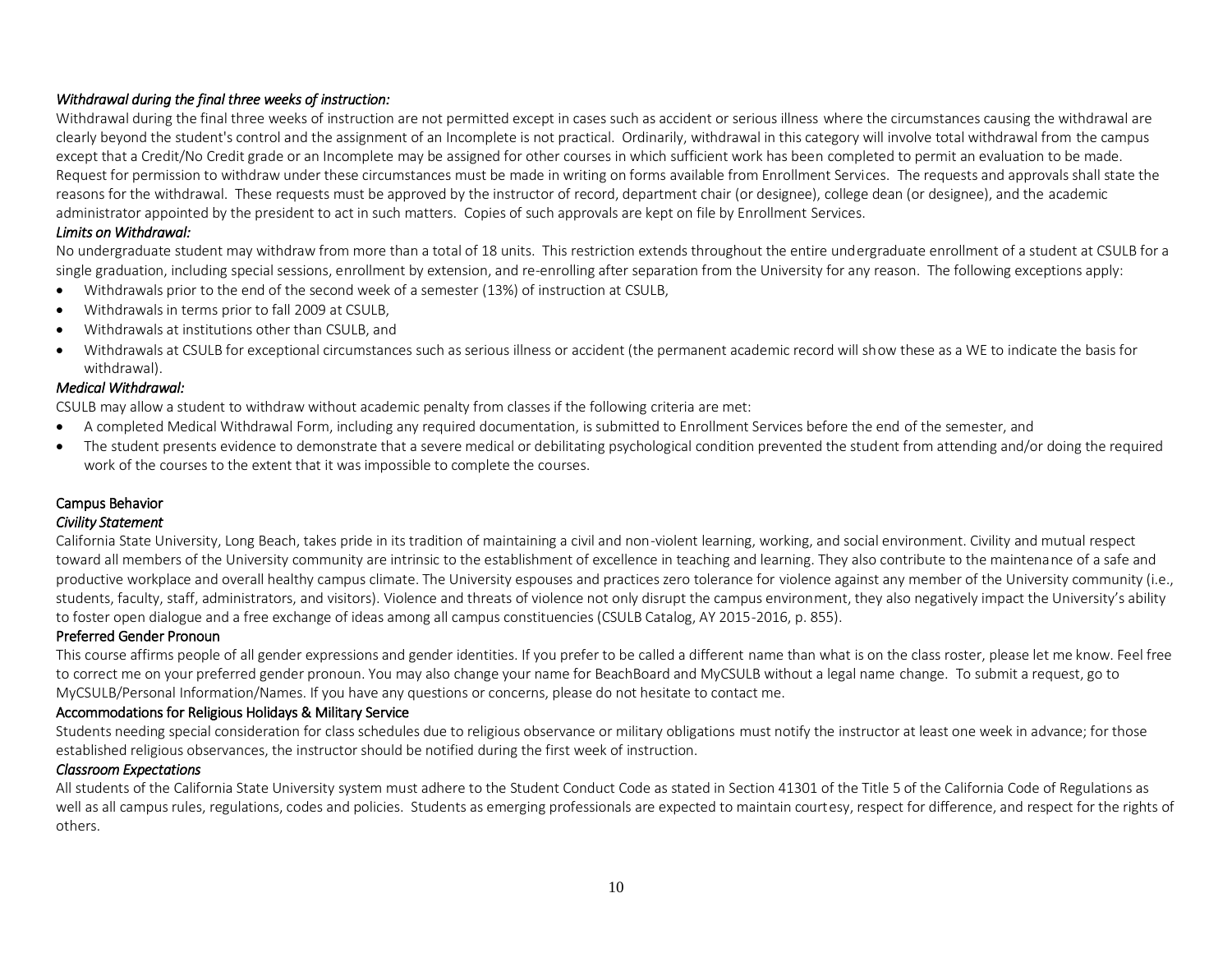# *Unprofessional and Disruptive Behavior*

It is important to foster a climate of civility in the classroom where all are treated with dignity and respect. Therefore, students engaging in disruptive or disrespectful behavior in class will be counseled about this behavior. If the disruptive or disrespectful behavior continues, additional disciplinary actions may be taken.

# *Basic Needs*

If you are having trouble affording enough food to eat, don't have a safe and reliable place to sleep, and/or experiencing an emergency or crisis we are here to help. We are the Basic Needs Program and we have emergency services and resources to assist you. To learn more about our programs and services you can visit our website at csulb.edu/basicneeds. To apply for our emergency services such as the meal assistance program, emergency grant, or emergency housing you can fill out our application at this link: https://cm.maxient.com/reportingform.php?CSULongBeach&layout\_id=2 We know that not having your basic needs met can affect your performance in the classroom and we want to be here to support you and help ensure you get to your graduation day. We look forward to being of service to you.

# *Alternative Mode of Instruction (AMI)*

# Be Proactive!

As a distance learning student, you should be pro-active in engaging in your personal learning experience (Wolf, 2009; Ragan, 2007).

Regulate your own learning: You should take responsibility for your own learning as well as your peers' by completing readings and posting meaningful, course-related discussion. Monitor and access your own learning and progress.

Communicate, Communicate, and Communicate: When you communicate in person, you can use tone of voice, hand gestures, and body language in addition to your words; however, when communicating online, you cannot rely on those additional methods. There are generally accepted methods of behavior for online communication. To minimize unacceptable behavior, it is a good practice for you to read and to acknowledge that you understand the expectations of [online netiquette.](file:///C:/Users/lindakiltz/Desktop/NetiquetteGuideforOnlineCourses.pdf)

# IX. Course Schedule

| Date | <b>Assignments Due/Important Dates</b> |
|------|----------------------------------------|
|------|----------------------------------------|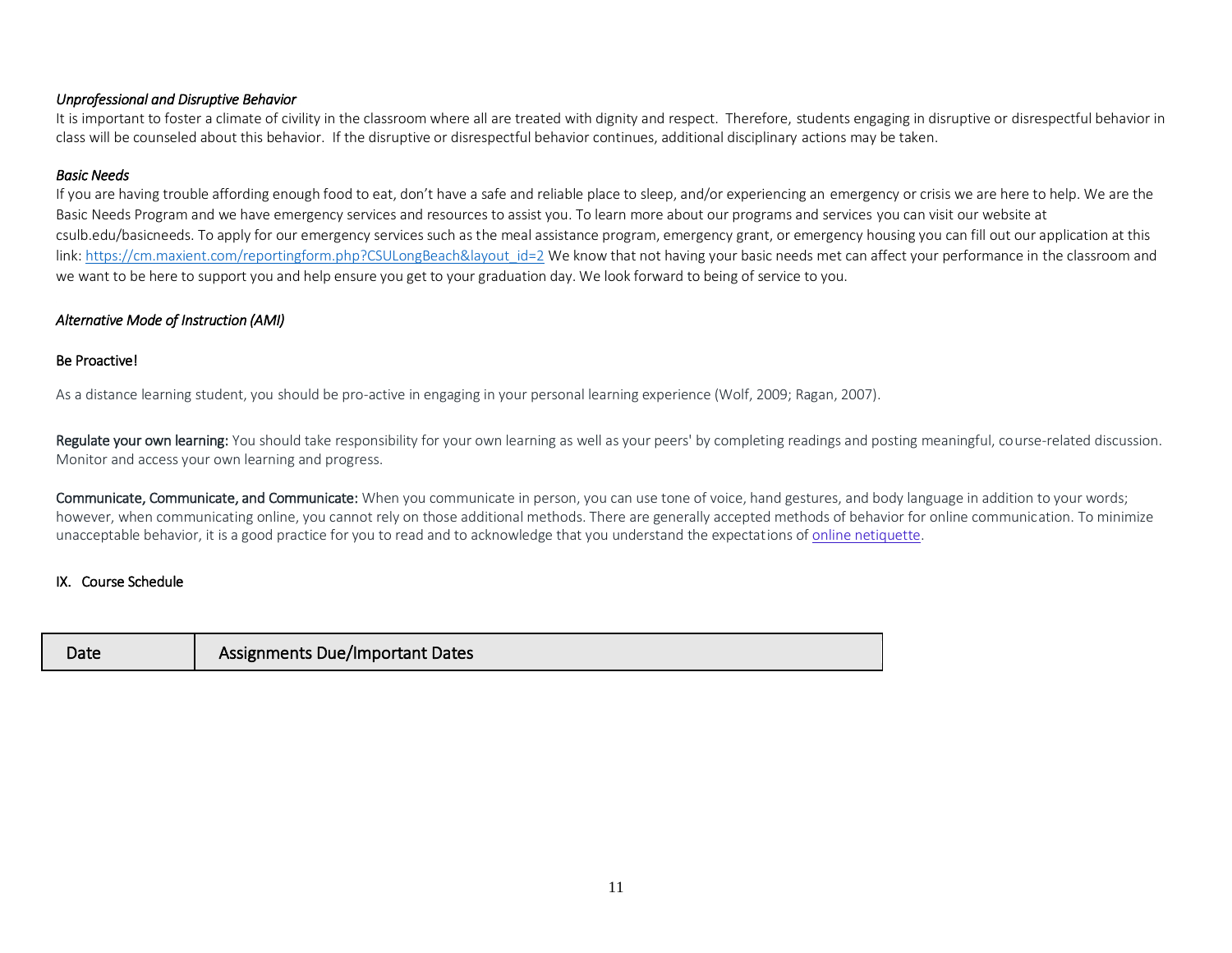| Week 1<br>January 20     | First day of clinic<br>Introductions<br>Discuss policies and clinical procedures<br>Review client files<br>Review assessment materials, including assessment plans, parent<br>questionnaire methods, and procedures<br>$\circ$<br>Prep work for assessments/review of assessment plan, SOAPR writing<br><b>Standard Assessment review</b><br>Contact clients/caregivers to confirm attendance for this semester |
|--------------------------|-----------------------------------------------------------------------------------------------------------------------------------------------------------------------------------------------------------------------------------------------------------------------------------------------------------------------------------------------------------------------------------------------------------------|
| Week 2<br>Jan 25-27-     | Continue clinic preparation<br>Review of importance of clinical observations when interviewing/assessing<br>culturally diverse clients<br>$\circ$<br>Report writing review-how to organize information, report content<br>professional writing; do's and don'ts, review of assessment report<br>$\circ$<br>rubric                                                                                               |
| Week 3<br><b>Feb 1-3</b> | February 1 - First day with clients<br>Assessment Sessions 1 and 2:<br>Assessment plans due February 1 at 4 pm<br>$\circ$<br>SOAPRs notes due February 3 at 4 pm<br>$\circ$                                                                                                                                                                                                                                     |
| Week 4<br>Feb 8-10       | Assessment sessions 3 and 4                                                                                                                                                                                                                                                                                                                                                                                     |
| Week 5<br>Feb 15-17      | Didactic - No clients on February 15<br>Assessment report content - What is left?<br>$\circ$<br>Therapy Plan (Goals/objectives)<br>$\circ$<br>Probing goals<br>February 17 - Therapy<br>Assessment report 1 (Client of your choosing) due 2/19/2021 (including<br>therapy goals and objectives) by 9pm. This report is graded                                                                                   |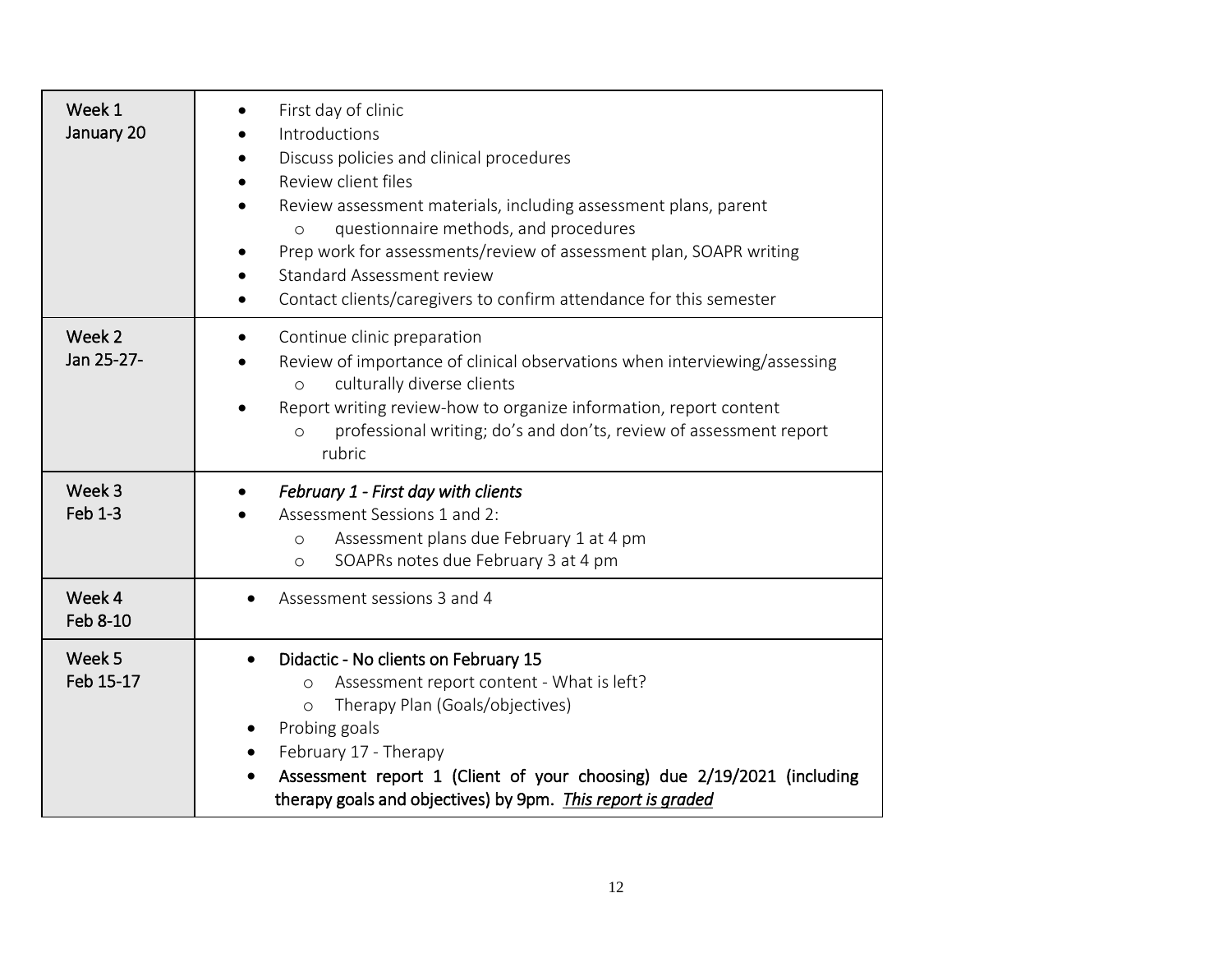| Week 6<br>Feb 22-24      | Assessment report (Second client) due 2/23/2020 by 9pm (including therapy<br>goals and objectives). This report will potentially be part of 2% of your total<br>grade                   |
|--------------------------|-----------------------------------------------------------------------------------------------------------------------------------------------------------------------------------------|
| Week 7<br><b>Mar 1-3</b> | Assessment report 1 to clients 3/1/2021 - No exceptions**<br>$\bullet$<br>Assessment report 2 to clients 3/3/2021 - No exceptions**                                                     |
| Week 8<br>Mar 8-10       | Therapy<br>$\bullet$                                                                                                                                                                    |
| Week 9<br>Mar 15-17      | Therapy March 15<br>Midterm Evaluation March 17 - No clients<br>Client presentations. This presentation will be graded as 10% of your grade<br>$\bullet$                                |
| Week 10<br>Mar 22-24     | $\bullet$ Therapy                                                                                                                                                                       |
| Week 11<br>Mar 29-Apr 2  | • Spring Recess - No Clients                                                                                                                                                            |
| Week 12<br>Apr 5-7       | • Therapy                                                                                                                                                                               |
| Week 13<br>Apr 12-14     | Therapy<br>$\bullet$                                                                                                                                                                    |
| Week 14<br>Apr 19-21     | Therapy<br>Progress Report 1 due 4/23/2021 by 9pm. This report is graded<br>Progress Report 2 due 4/25/2021 by 9pm. This report will potentially be part<br>of 0.5% of your total grade |
| Week 15<br>Apr 26-28     | Therapy                                                                                                                                                                                 |